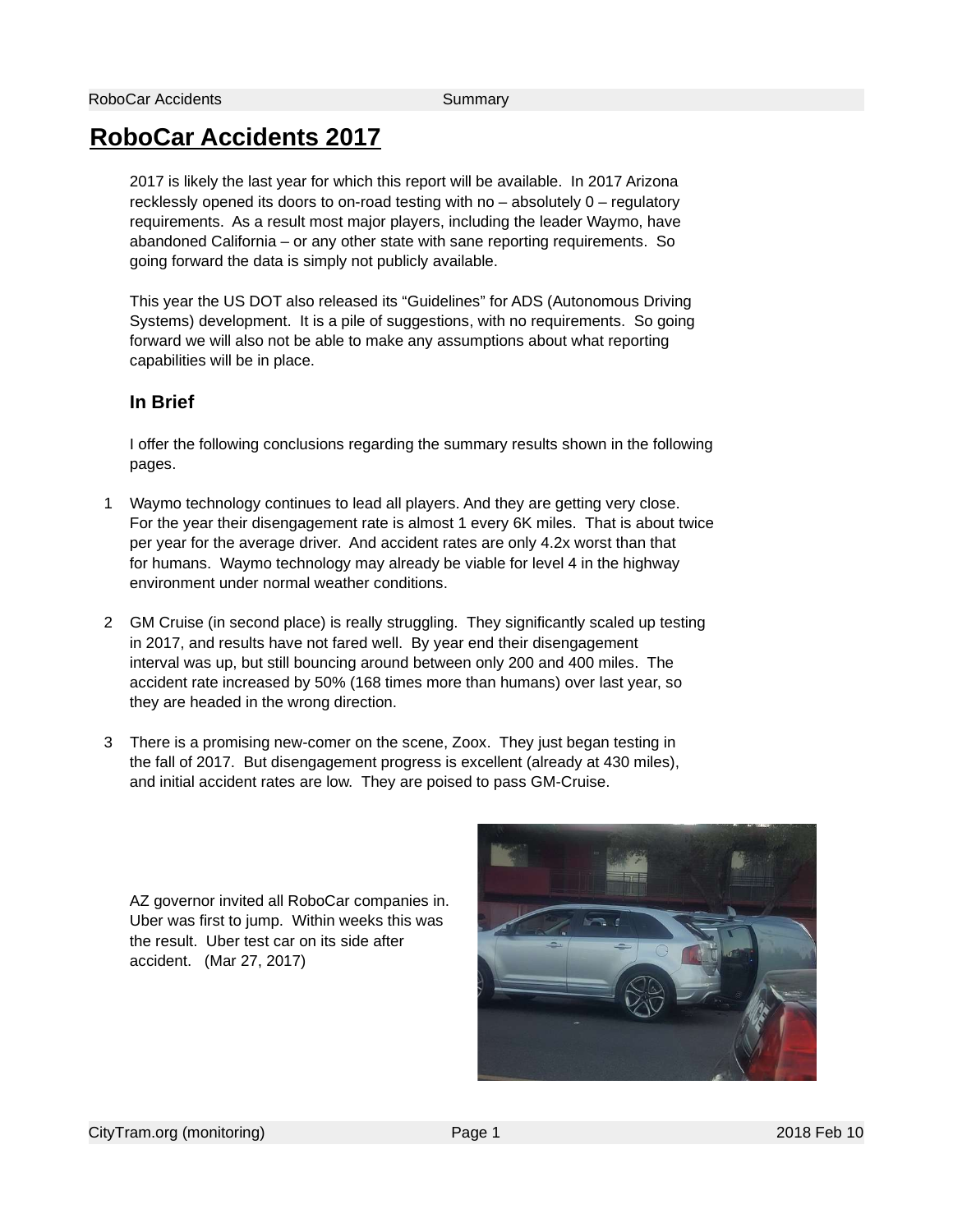RoboCar Accidents Google

## RoboCar Accidents

|                |          |                                                           |             | test          | rate             | normalized        |
|----------------|----------|-----------------------------------------------------------|-------------|---------------|------------------|-------------------|
|                | date     | type                                                      | time        | miles         | /M miles<br>2.03 | to humans<br>1.00 |
| humans         |          |                                                           |             |               |                  |                   |
| Google/Waymo   |          |                                                           |             |               |                  |                   |
| 2017           |          |                                                           |             | 352,545       | 8.51             | 4.19              |
|                |          | <b>Bulk of testing moved to Arizona</b>                   |             |               |                  |                   |
| 3              | 08/26/17 | disengage                                                 | 08:39:00 AM |               |                  |                   |
| $\overline{2}$ | 04/19/17 | side run off                                              | 06:59:00 PM |               |                  |                   |
| $\mathbf{1}$   | 03/26/17 | rear end                                                  | 04:50:00 PM |               |                  |                   |
| 2016           |          |                                                           |             | 635,868       | 17.30            | 8.52              |
| 11             | 12/11/16 | corner collision                                          | 11:36:00 AM |               |                  |                   |
| 10             | 10/26/16 | rear end                                                  | 10:27:00 AM |               |                  |                   |
| 9              | 09/23/16 | T-bone                                                    | 11:58:00 AM |               |                  |                   |
| 8              | 09/14/16 | corner collision                                          | 03:06:00 PM |               |                  |                   |
| $\overline{7}$ | 09/07/16 | rear end                                                  | 06:47:00 PM |               |                  |                   |
| 6              | 09/02/16 | rear end                                                  | 10:41:00 AM |               |                  |                   |
| 5              | 08/16/16 | rear end                                                  | PM          |               |                  |                   |
| 4              | 08/08/16 | rear end                                                  | <b>PM</b>   |               |                  |                   |
| 3              | 07/15/16 | rear end                                                  | 03:26:00 PM |               |                  |                   |
| $\overline{c}$ | 04/28/17 | side collision                                            | 05:35:00 PM |               |                  |                   |
| $\mathbf{1}$   | 02/04/17 | side collision                                            | <b>PM</b>   |               |                  |                   |
| 2015           |          |                                                           |             | 394,431       | 2.54             | 1.25              |
|                |          | Restricted to local streets in Mt. View, max speed 25 mph |             |               |                  |                   |
| 9              | 11/02/15 | rear end                                                  | 02:30:00 PM |               |                  |                   |
| 8              | 08/30/15 | rear end                                                  | 09:36:00 AM |               |                  |                   |
| 7              | 07/01/15 | rear end                                                  | 05:16:00 PM |               |                  |                   |
| 6              | 06/18/15 | rear end                                                  | 11:15:00 AM |               |                  |                   |
| 5              | 06/04/15 | rear end                                                  | 08:54:00 AM |               |                  |                   |
| 4              | 05/30/15 | rear end                                                  | 12:00:00 PM |               |                  |                   |
| 3              | 04/27/15 | side collision                                            | 04:27:00 PM |               |                  |                   |
| $\overline{c}$ | 04/07/15 | rear end                                                  | AM          |               |                  |                   |
| $\mathbf{1}$   | 02/26/15 | T-bone                                                    | AM          | bad avoidance |                  |                   |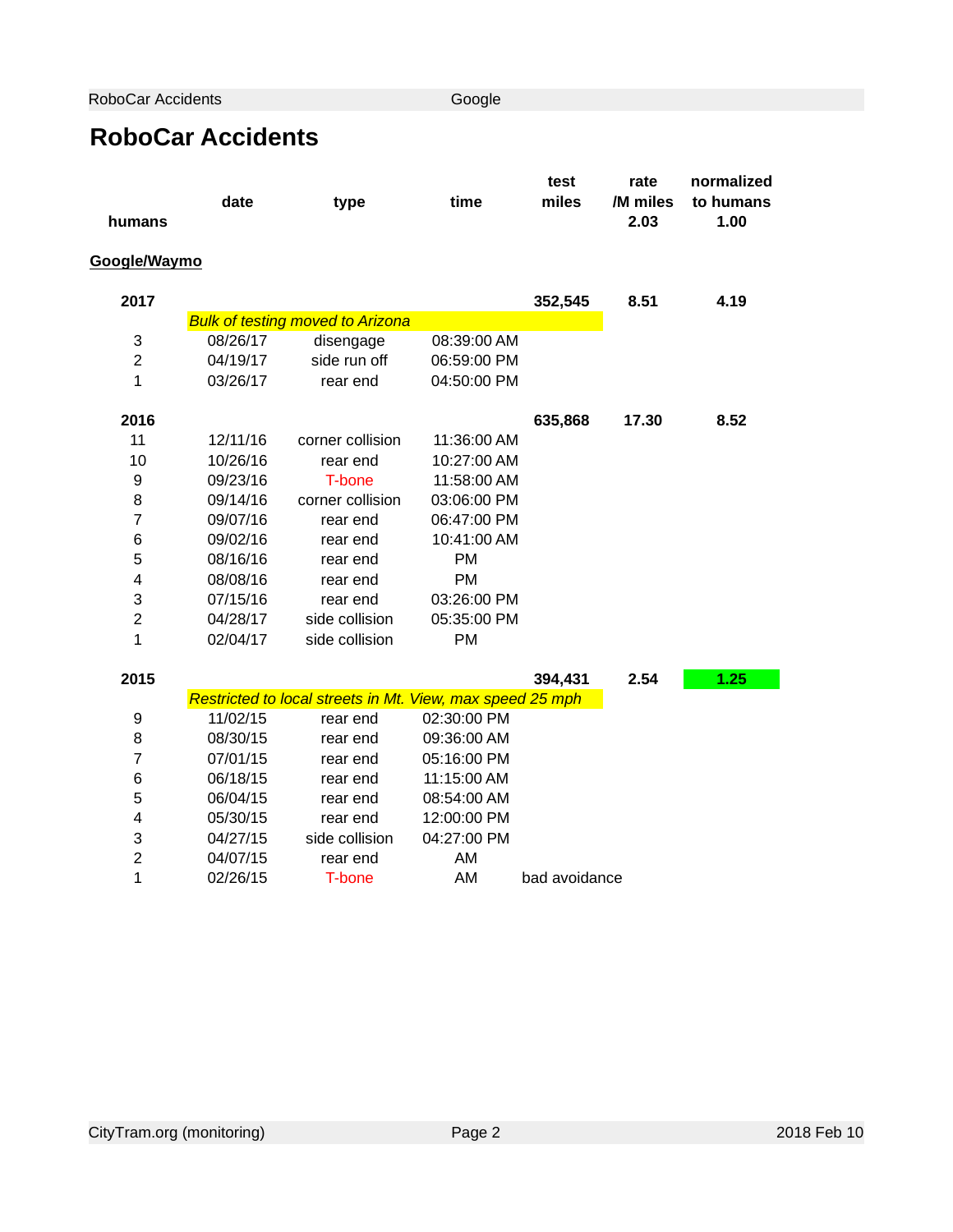### RoboCar Accidents

|                  | date     | type             | time        | test<br>miles | rate<br>/M miles | normalized<br>to humans |
|------------------|----------|------------------|-------------|---------------|------------------|-------------------------|
| humans           |          |                  |             |               | 2.03             | 1.00                    |
| <b>GM/Cruise</b> |          |                  |             |               |                  |                         |
| 2017             |          |                  |             | 125,000       | 168.00           | 82.76                   |
| 21               | 12/07/17 | side collision   | 09:34:00 AM |               |                  |                         |
| 20               | 11/13/17 | side collision   | 10:05:00 PM |               |                  |                         |
| 19               | 10/26/17 | FS rear end      | 09:09:00 PM |               |                  |                         |
| 18               | 10/20/17 | corner collision | 09:16:00 AM |               |                  |                         |
| 17               | 10/18/17 | corner collision | 04:06:00 PM |               |                  |                         |
| 16               | 10/17/17 | corner collision | 05:41:00 PM |               |                  |                         |
| 15               | 10/16/17 | corner collision | 01:34:00 PM |               |                  |                         |
| 14               | 10/12/17 | rear end         | 07:20:00 AM |               |                  |                         |
| 13               | 10/07/17 | rear end         | 02:35:00 AM |               |                  |                         |
| 12               | 09/21/17 | rear end         | 09:09:00 PM |               |                  |                         |
| 11               | 09/19/17 | rear end         | 06:20:00 PM |               |                  |                         |
| 10               | 09/15/17 | corner collision | 11:20:00 PM |               |                  |                         |
| 9                | 07/06/17 | corner collision | 10:54:00 AM |               |                  |                         |
| 8                | 06/28/17 | rear end         | 11:48:00 AM |               |                  |                         |
| $\overline{7}$   | 06/07/17 | rear end         | <b>PM</b>   |               |                  |                         |
| 6                | 05/25/17 | rear end         | 08:33:00 PM |               |                  |                         |
| 5                | 05/25/17 | side collision   | 05:26:00 PM |               |                  |                         |
| 4                | 03/23/17 | side collision   | 10:36:00 AM |               |                  |                         |
| 3                | 03/22/17 | rear end         | 01:30:00 PM |               |                  |                         |
| $\overline{c}$   | 02/16/17 | rear end         | 08:38:00 AM |               |                  |                         |
| $\mathbf{1}$     | 01/08/17 | side collision   | 01:41:00 PM |               |                  |                         |
| 2016             |          |                  |             | 9,730         | 102.78           | 50.63                   |
| $\mathbf 1$      | 01/08/16 | head             | 01:14:00 PM |               |                  |                         |